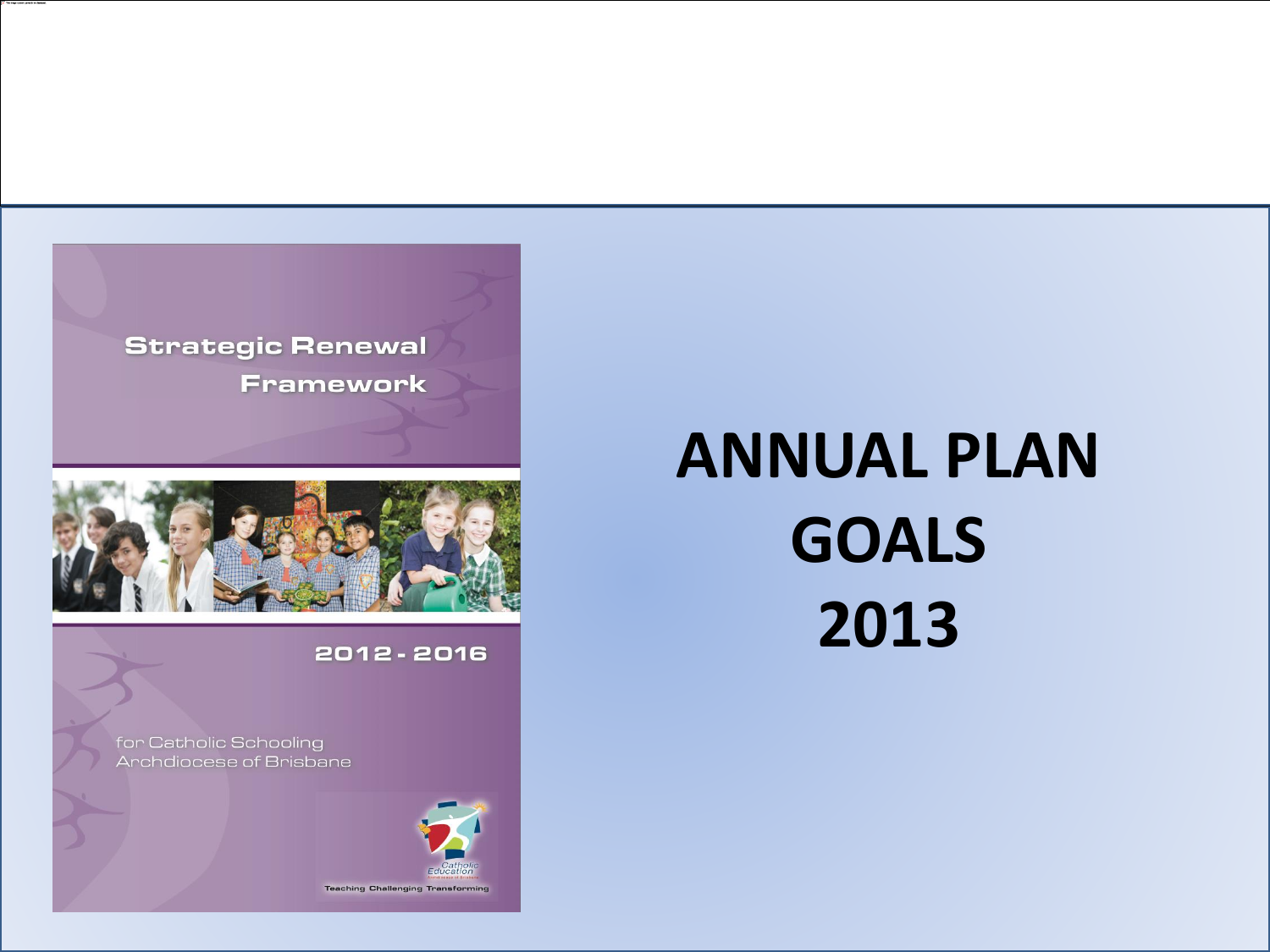

ST VINCENT'S PRIMARY SCHOOL A place of shared stories and vibrant memories

### **PRIORITY ONE: Mission and Religious Education** *In the spirit of the Catholic tradition, to work collaboratively to strengthen our evangelising mission with the parish and the wider community*

#### **STRATEGIC INTENTS:**

1.1 Policies, programmes and practices which explicitly articulate the nature and purpose of Catholic schooling, within the broader evangelising mission of the Church

1.2 A religious education curriculum that promotes knowledge, deep understanding and skills about the Catholic and broader Christian tradition

1.3 A cohesive and integrated approach to nurturing and promoting the religious life of the school, the faith formation of students and participation in the worshipping community

1.4 A cohesive and integrated approach for the spiritual formation of staff

1.5 A cohesive and integrated approach for the professional learning of staff in religious education and theology

1.6 A shared understanding of and practical responses to Catholic Social Teaching

#### **GOALS FOR 2013:**

1.4 For participants of Catching Fire to develop a school project around spirituality

1.5 To encourage new staff members and experienced teachers to participate in REAP

1.1 To support teachers in the implementation of the Religion Curriculum

1.1 To engage teachers in writing Learning Bytes that incorporate ICLT.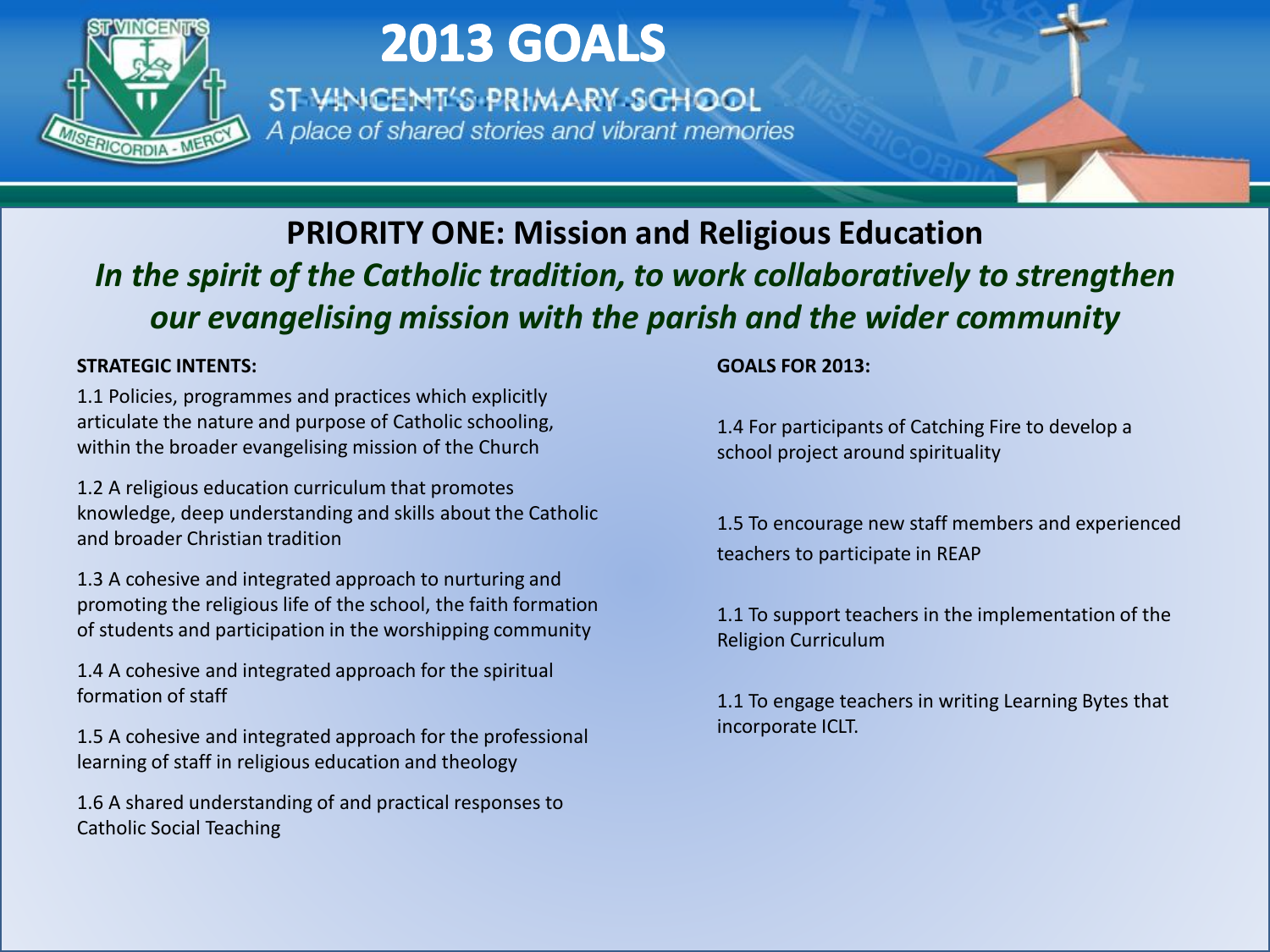

ST VINCENT'S PRIMARY SCHOOL A place of shared stories and vibrant memories

### **PRIORITY TWO: LEARNING AND TEACHING**

*In the spirit of contemporary education, to create a competency based learning environment in which children learn through enriching, exciting and expanded opportunities, always supported by a dedicated community.*

**STRATEGIC INTENTS:**<br>2.1 Enhanced pedagogical practice that is data-informed and **2**<br>evidence-based d 2.1 Enhanced pedagogical practice that is data-informed and evidence-based

2.2 Implementation of the Australian Curriculum

2.3 Improved literacy and numeracy standards

2.4 Learning and teaching environments are adaptive and responsive to the changing structure of schooling

2.5 Comprehensive whole-school approaches provide pastoral care, protection of students, student behaviour support and foster social and emotional well-being

2.6 Targeted strategies that ensure the identification, monitoring and improved education outcomes for all children

2.8 School leadership teams and teachers have well developed capacities to utilise information, communication and learning technologies to improve learning and teaching

#### **GOALS FOR 2013:**

2.1 To use data (particularly PATR & PATM) to plan a differentiated unit of work

2.2 To introduce professional day to support teachers to plan units of work using Australian Curriculum in English and Mathematics

2.3 To complete Reading to Learn PL (Year 5, 6 & 7) and to plan units that use the strategies in Term 3 and First Steps Reading.

2.3 To implement Crack the Code into Year 1 and support individual students (Stephen Flynn)

2.5 To review St Vincent's Behaviour Management in light of release of Student Behaviour Support Regulations, Guidelines and Procedures

2.6 To review and renew ST-IE role as a consultancy role (John McArdel)

2.8 To introduce LIFE LMS to Years 2, 4 and 6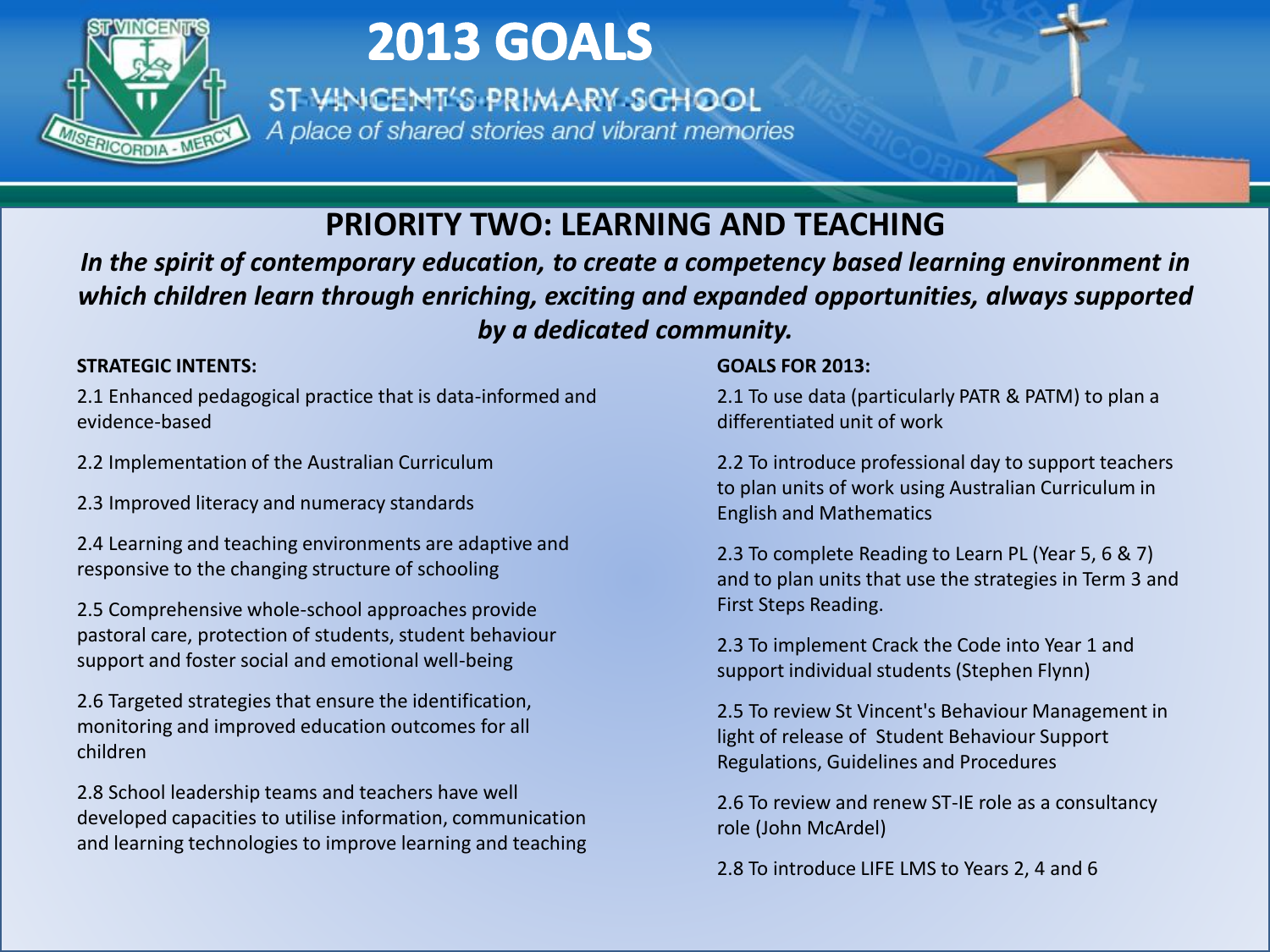

ST VINCENT'S PRIMARY SCHOOL A place of shared stories and vibrant memories

**PRIORITY THREE: PROFESSIONAL PRACTICE & CALLOBARATIVE RELATIONSHIPS** *In the spirit of the gospels, to build a community which values quality relationships and that cares for all members, nurturing and fostering their professional competencies and emotional, physical and spiritual well-being.*

#### **STRATEGIC INTENTS:**

3.1 Structures, processes and collaboration with clergy and parish bodies

3.2 Partnerships that provide for consultation and engagement with parents

3.3 A comprehensive approach to staff well-being and development professional learning, professional standards, performance management and pastoral care

3.4 Leadership development and succession planning

3.5 Development of effective professional learning communities within schools and across the wider BCEO community

3.6 Productive links are forged with professional bodies and institutions, the broader community and government agencies

3.7 A safe, healthy and productive school environment for students, staff and community

3.8 Consultative and collaborative partnerships are evident among schools and between schools and BCEO

#### **GOALS FOR 2013:**

3.3 To support teachers in working towards their goals, by providing a coach and access to professional learning

3.3 To support teacher development by providing ongoing feedback for further development and celebration by supporting growth through 'walk throughs' and formal observations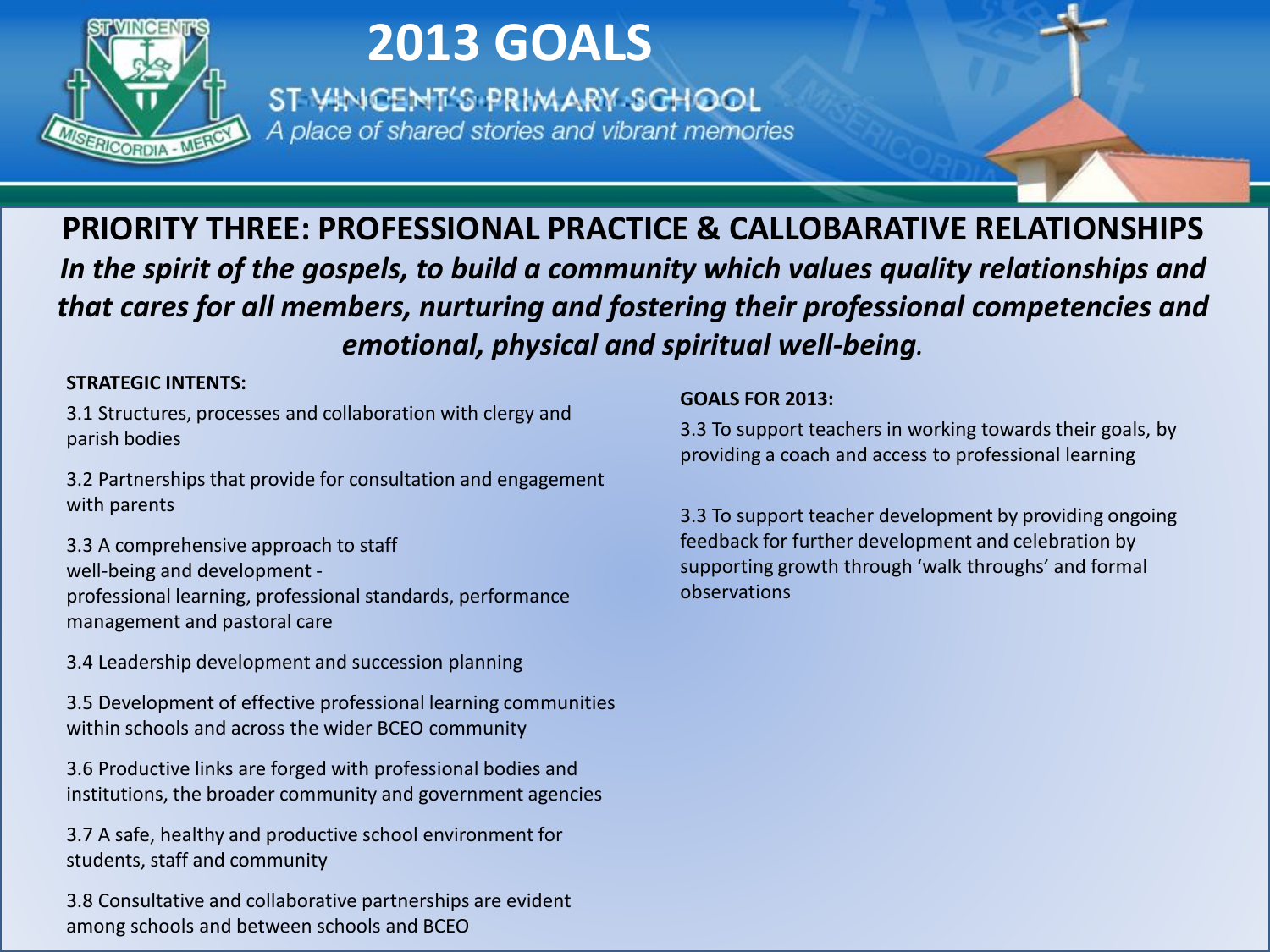

ST VINCENT'S PRIMARY SCHOOL A place of shared stories and vibrant memories

### **PRIORITY FOUR: STRATEGIC RESOURCING** *In the spirit of sustainability, to resource the contemporary needs of the local community and our school.*

#### **STRATEGIC INTENTS:**

4.1 The strategic renewal plan directs the allocation of school resources

4.2 Collaborative processes are in place to develop the budget and to allocate resources

4.3 The formation and professional learning of staff is clearly evident in budget priorities

4.4 Resourcing decisions and priorities support financial accessibility for families

4.5 Information and learning management systems enhance student and staff engagement with learning, teaching and school operations

4.6 Sustainable environmental practices are embedded into the organisational structure and processes of schools

4.7 Contemporary learning approaches inform the planning, design and use of facilities

#### **GOALS FOR 2013:**

4.1 To improve and document processes and policies for 1 to 1 Laptop programme, with students taking greater responsibility for the care and maintenance of laptop

4.1 To investigate and purchase laptops for Year 4 1 to 1 programme and iPads for Prep – 4 and Learning Support

4.3 Ensure budget allows for cost of Religion Curriculum Implementation (\$30000), Reading to Learn (\$30000), Professional Days (staffing schedule) and Personal Professional Learning (\$30000)

4.6 To involve staff and students in reducing our footprint by monitoring electricity consumption over 2 months

4.7 Finalise planning for Year 7 transition to High School